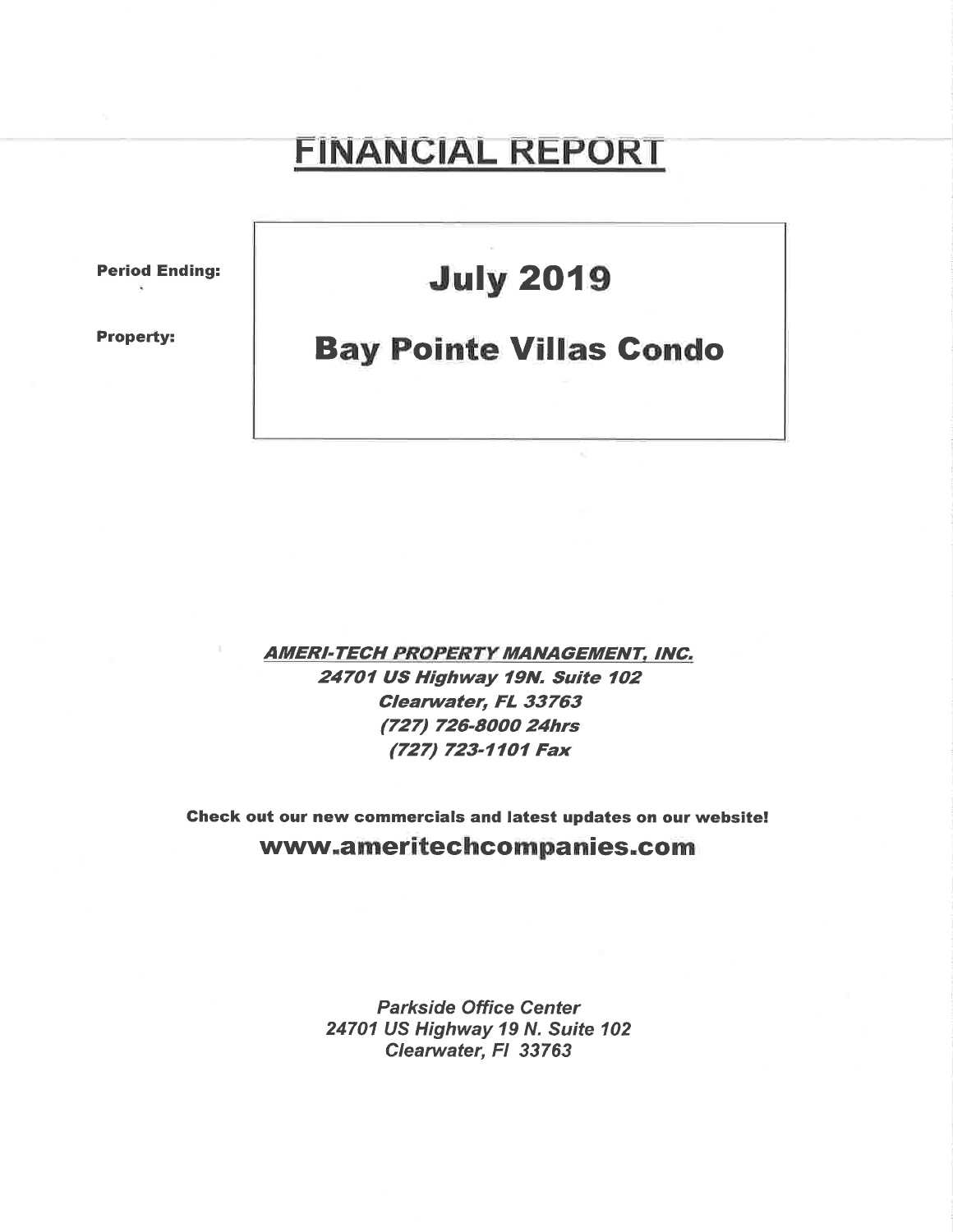It is the intent of Ameri-Tech Property Management services to produce a comprehensive self contained Financial Report, where as the validity and accuracy of the information being reported can be easily understood and substantiated. The following financial information is for Management nurposes only in order to assist the association in financial planning The attached financials have not been Audited, Reviewed, or Compiled at this time by an independent CPA.

The information contained on this page will aid the reader in better understanding this Financial Report. Each report analysis listed below will be explained in clear detail. This will enable the reader to better understand the intent and purpose of each report, as well as render the current financial disposition of the Property or Association.

### TaþIe of Contents

| <b>Income Statement:</b>    | The accounting procedures have been prepared on a modified<br>cash basis. All income and expenses are posted on the<br>statement during the same period in which they were incurred.                        |
|-----------------------------|-------------------------------------------------------------------------------------------------------------------------------------------------------------------------------------------------------------|
| <b>Balance Sheet:</b>       | Financial information listed on the Balance Sheet will show all<br>assets and liabilities, such as available cash, deposits, reserve<br>accounts, loans and equity.                                         |
| <b>General Ledger:</b>      | The General Ledger details all of the financial activity performed<br>in a given period to provide the reader with a detailed<br>explanation on each and every entry made for the period being<br>reported. |
| <b>Delinquent Owners:</b>   | This report will list all Delinquent Owners and the current<br>balance due.                                                                                                                                 |
| <b>Prepaid Owners:</b>      | This report will list all Prepaid Members.                                                                                                                                                                  |
| <b>Disbursement Report:</b> | This report will list all checks disbursed for the period being<br>reported, along with copies of all invoices paid.                                                                                        |
|                             | <b>Reconciliation Report:</b> This report with the actual bank statements shall reconcile the<br>account statements for the period being reported.                                                          |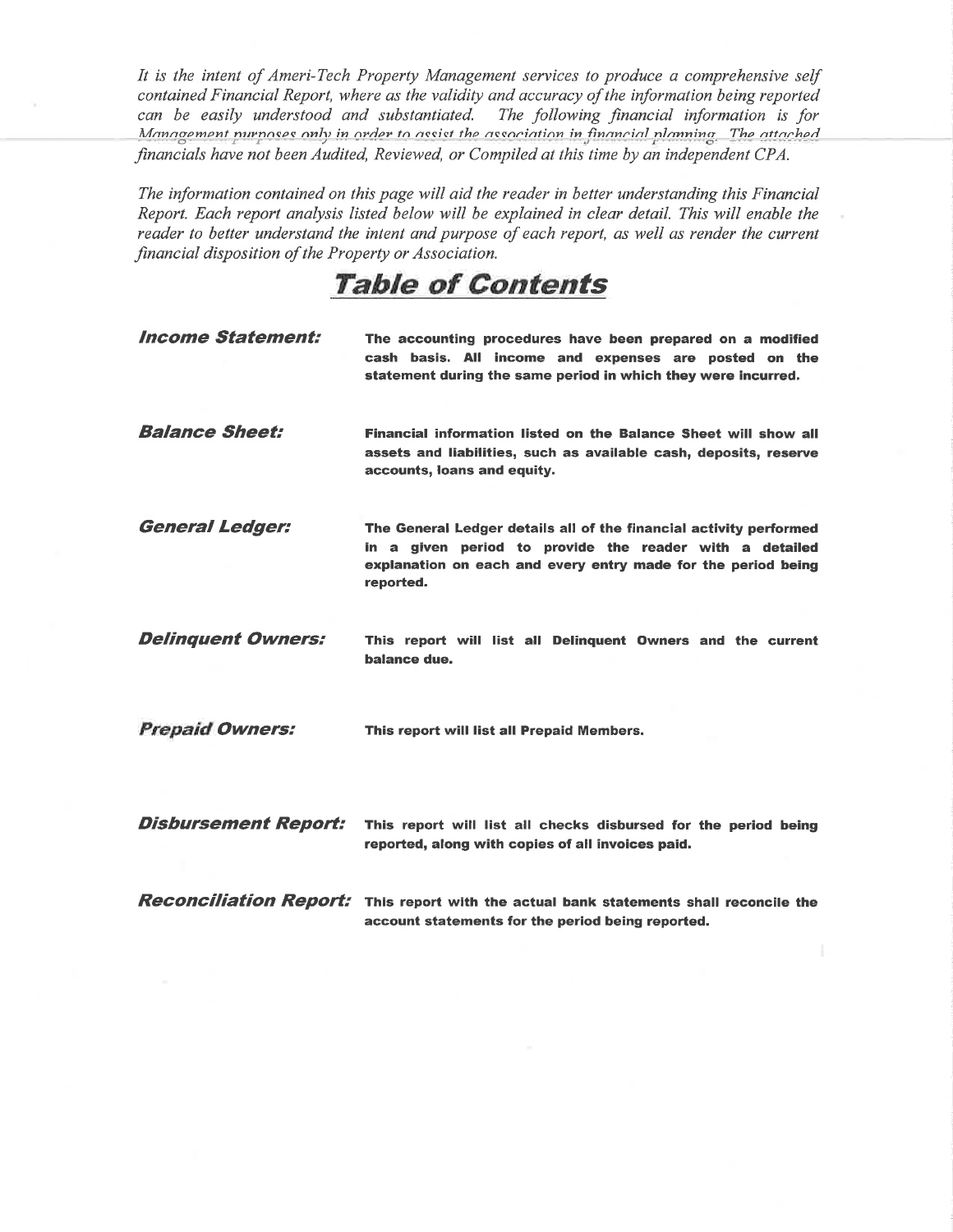Experience the Difference



Re: North Hillsborough Properties vs Ameri-Tech litigation

Dear ATTENTION ALL BOARD MEMBERS:

Recently, it has come to my attention that you may have received an anonymous letter from either representatives from North Hillsborough Properties, Inc. or some other anonymous source, informing you that Ameri-Tech Property Management, Inc. and one of our Senior and well respected Community Association Managers, Mr. David Drake, were being sued for breach of contract and civil theft.

As you may be aware, in order to ensure that all of the Ameri-Tech's Tampa association clients were properly protected, and that their management and bookkeeping needs were properly met, we at Ameri-Tech elected to terminate our contractual relationship with one of our former property managers, J.C. Eckstein, and his company, North Hillsborough Properties, Inc.

ln response to our decision to terminate this business relationship, Mr. Eckstein and North Hillsborough Þroperties, Inc. retaliated by filing a lawsuit against the Ameri-Tech companies, for breach of contract, claiming that Ameri-Tech was without legal authorization or right to terminate this business relationships. Since that time, we have been vigorously defending this case in order to protect the interest of my Company and my Managers.

Recently, North Hillsborough Properties, Inc. decided to up the ante by claiming that Ameri-Tech failed to pay Mr. Eckstein fees to which he claims he was entitled under the terms of our operating agreement. However, rather than simply including a claim for breach of contract, he is now claiming that agreement. However, rather than simply including a claim for breach of contract, it is now claiming the<br>Ameri-Tech's failure to pay him what he claims he was owed under the contract, is in his opinion "is" tantamount to civil theft.

In response to this baseless assertion, we have been vigorously defending ourselves in this lawsuit. In fact, our attorneys have responded to these latest accusations by not only filing a Motion to Dismiss, but by also seeking sanctions against Mr. Eckstein and his company for these frivolous and outlandish allegations.

Unfortunately, for reasons which are still unknown to us, Mr. Eckstein is now also suing his former co-worker, David Drake, claiming that he has somehow violated his Employment Agreement with North Hillsborough Properties and Ameri-Tech Property Management, Inc. Our attorneys are adamantly denying any wrongdoing on Mr. Drake's part and we will vigorously defend him against North Hillsborough Properties' as well, against these spurious accusations.

> CORPORATE HEADQUARTERS 24701 US Highway 19 North, Suite 102, Clearwater, FL 33763 (727) 726-8000 · Toll Free 1-877-726-0000 · Fax: (727) 723-1101 www.ameritechcompanies.com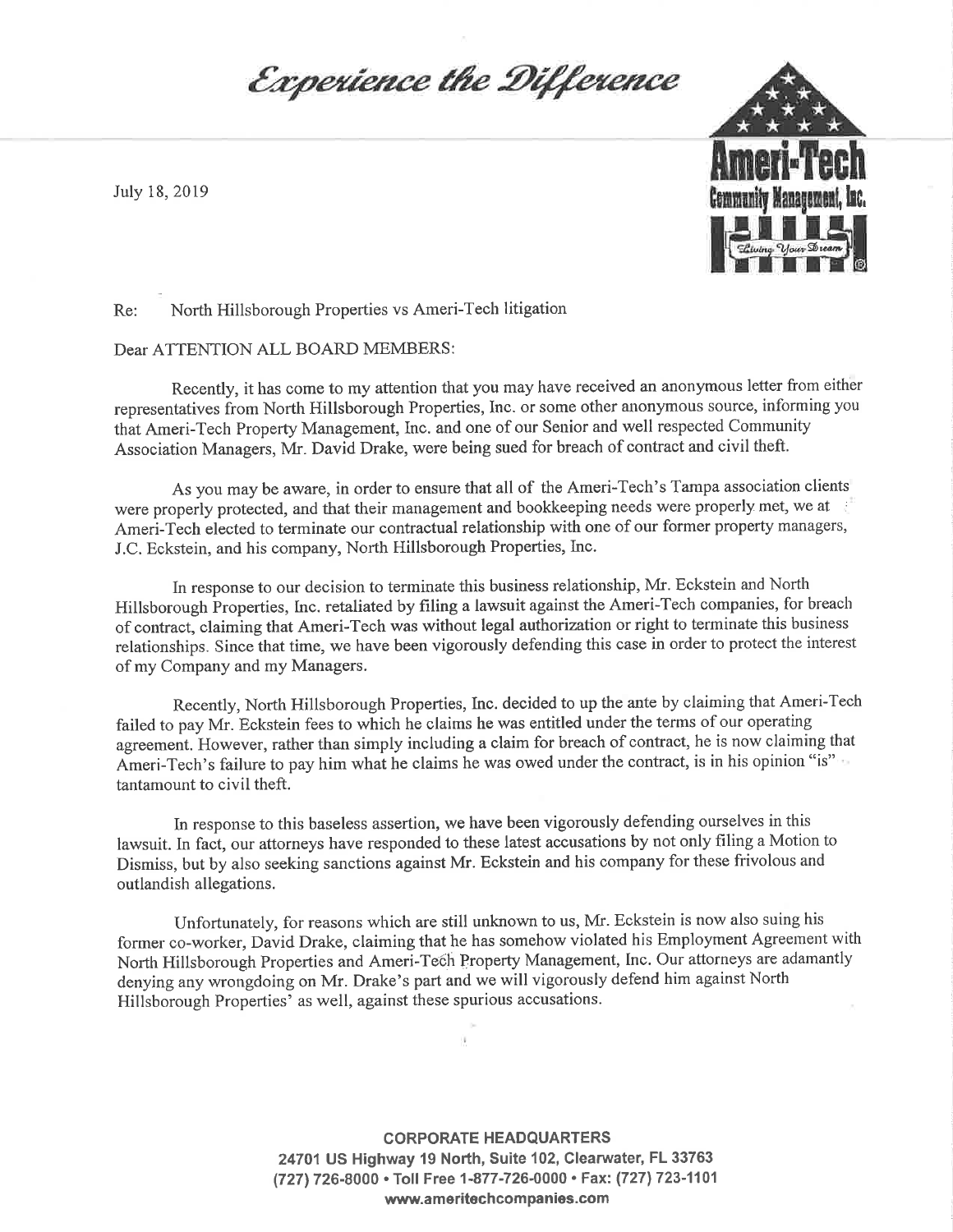Board of Directors July 18,2019 Page Two

ln closing, while it is unfortunate that Mr. Eckstein and his company have elected to try to slander and defame my company's and my property managers' good names, please understand that we will do everything in our power to insulate you and your association from the unfortunately dispute that has arisen as a result of my company's prior dealings with North Hillsborough Properties.

This litigation has been going on for over two years, and while this case continues, please rest assured that you will continue to receive the highest quality of management services that you have come to expect from Ameri-Tech Property Management, Inc.

In the meantime, should you have any other questions regarding this matter or any other issue facing your community, please do not hesitate to contact me or any of the other representatives of Ameri-Tech Property Management, Inc.

Sincerely Ameri-Tech Companies, Inc.

 $\widetilde{\text{Michael G}$   $\text{Yerez}}$   $\text{CEO}$ 727-726-8000 ext #228 727-639-1918 cell phone

I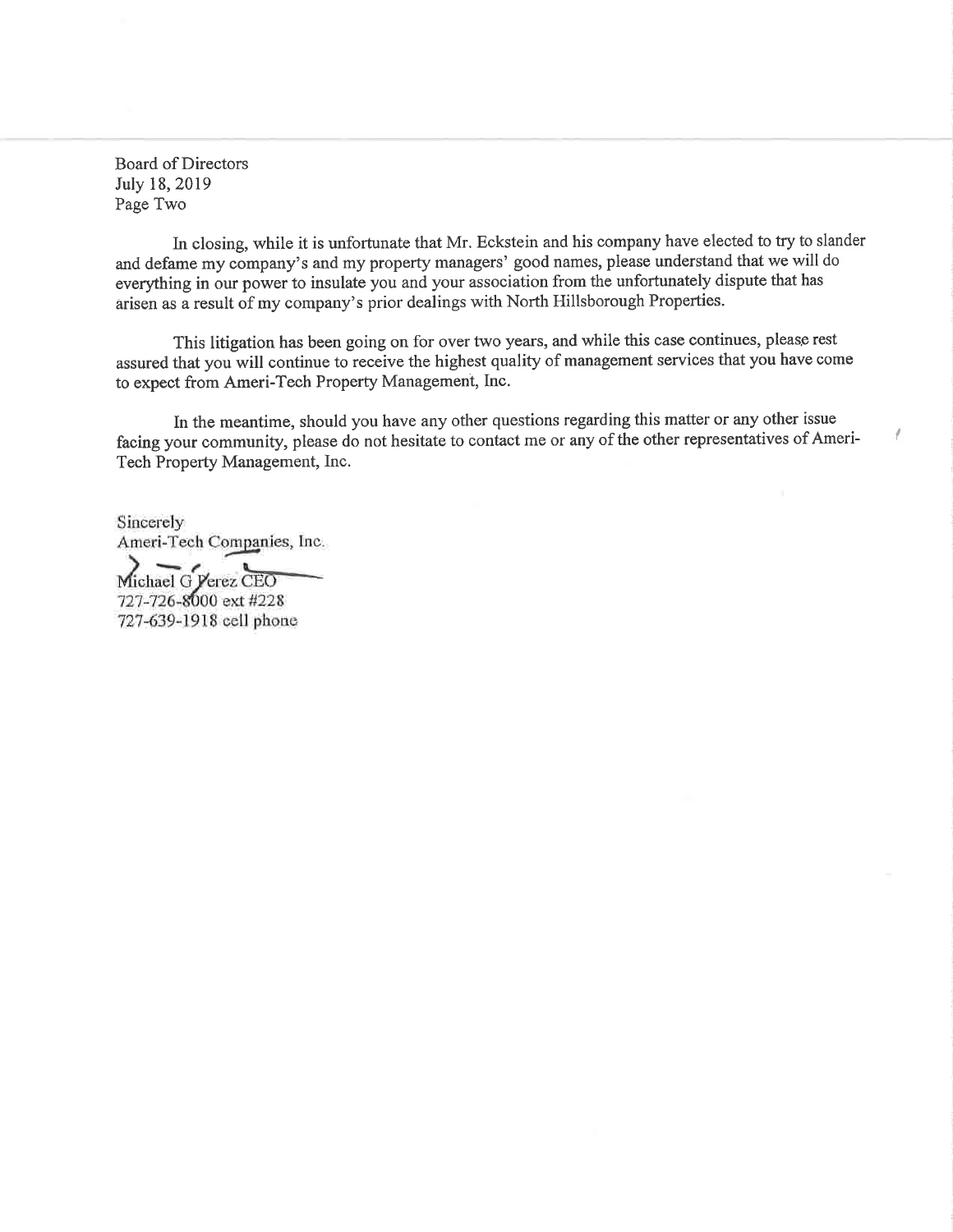#### IN THE CIRCUIT COURT OF THE THIRTEENTH JUDICIAL CIRCUIT IN AND FOR HILLSBOROUGH COUNTY, FLORIDA CIVIL DIVISION

NORTH HILLSBOROUGH PROPERTIES, INC., a Florida Profit Corporation,

Plaintiff/Counter-Defendant,

**V**e

Case No.: l7-CA-001978

AMERI-TECH REALTY, INC., a Florida Profit Corporation; AMERI-TECH PROPERTY MANAGEMENT, INC., a Florida Profit Corporation; and AMERI-TECH COMPANIES, INC., a Florida Profït Corporation.

Defendants/Counter-Claimants.

#### VERIFIED MOTION FOR RESTRAINING ORDER

Come Now, the Defendants, AMERI-TECH REALTY, INC., et al., by and through their undersigned attorney, and file this their Motion for Restraining Order, and as grounds thereto would show:

1. This lawsuit arises out of a dispute between the parties regarding their duties and obligations pursuant to a certain Trademark License Agreement entered into between the parties on or about December 4,2009.

2. The Plaintiff, NORTH HILLSBOROUGH PROPERTIES, INC., sued the Defendants, AMERI-TECH REALTY, INC., et al., initially for breach and contract, and have recently obtained leave of Court to amend its Complaint to add David Drake as a party-defendant, and to add a claim for civil theft against the Defendants, AMERI-TECH REALTY, INC., et al.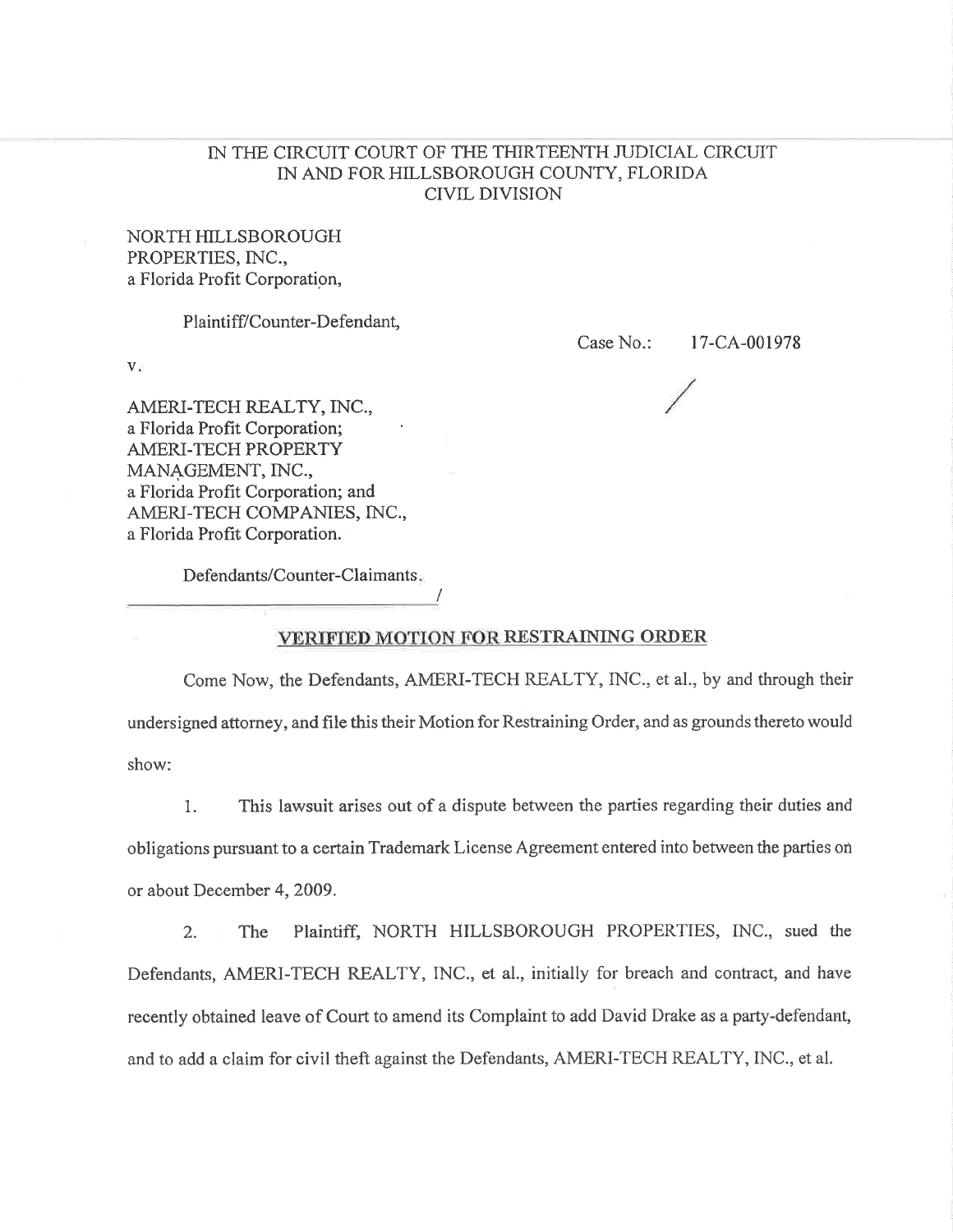3. The Defendants, AMERI-TECH PROPERTY MANAGEMENT, INC., et al., have responded to the Plaintiff's Complaint and efforts to amend its Complaint by denying all liability for wrong-doing and breaches on their behalf, and have moved to dismiss the Plaintiff's claim for civil theft.

4. The Defendants have also filed a Counterclaim against NORTH HILLSBOROUGH PROPERTIES, INC. for its breach of the subject Trademark License Agreement.

5. While litigation is proceeding between the parties, it is the Defendants' belief that the Plaintiff, NORTH HILLSBOROUGH PROPERTIES, INC., without leave of Court or perrnission, has been contacting and communicating with the Defendants' current clients (including clients that the Plaintiff never represented), in which he has advised the Defendants' clients about this lawsuit insuch a manner so as to suggest that the Defendants have engaged in wrongful and criminal conduct.

6. Without a ruling by this Court as to the merits of these claims, the statements and representations made by the Plaintiff, its principal, J.C. Eckstein, and its agents, employees and/or representatives are false, misleading, and intentionally designed to damage the Defendants' relationships with their existing clients, including clients with which the Plaintiff never had any contractual or Iegal relationship.

7. The representations and statements conveyed by the Plaintiff, its principal, J.C. Eckstein, its agents, representatives, and/or employees, serve no other practical purpose other than to damage the Defendants relationships with their clients by wrongfully impugning the business and its principal's character, and damaging the Defendants' reputation with its existing clients, with the express intent of darnaging the Defendants' business operations.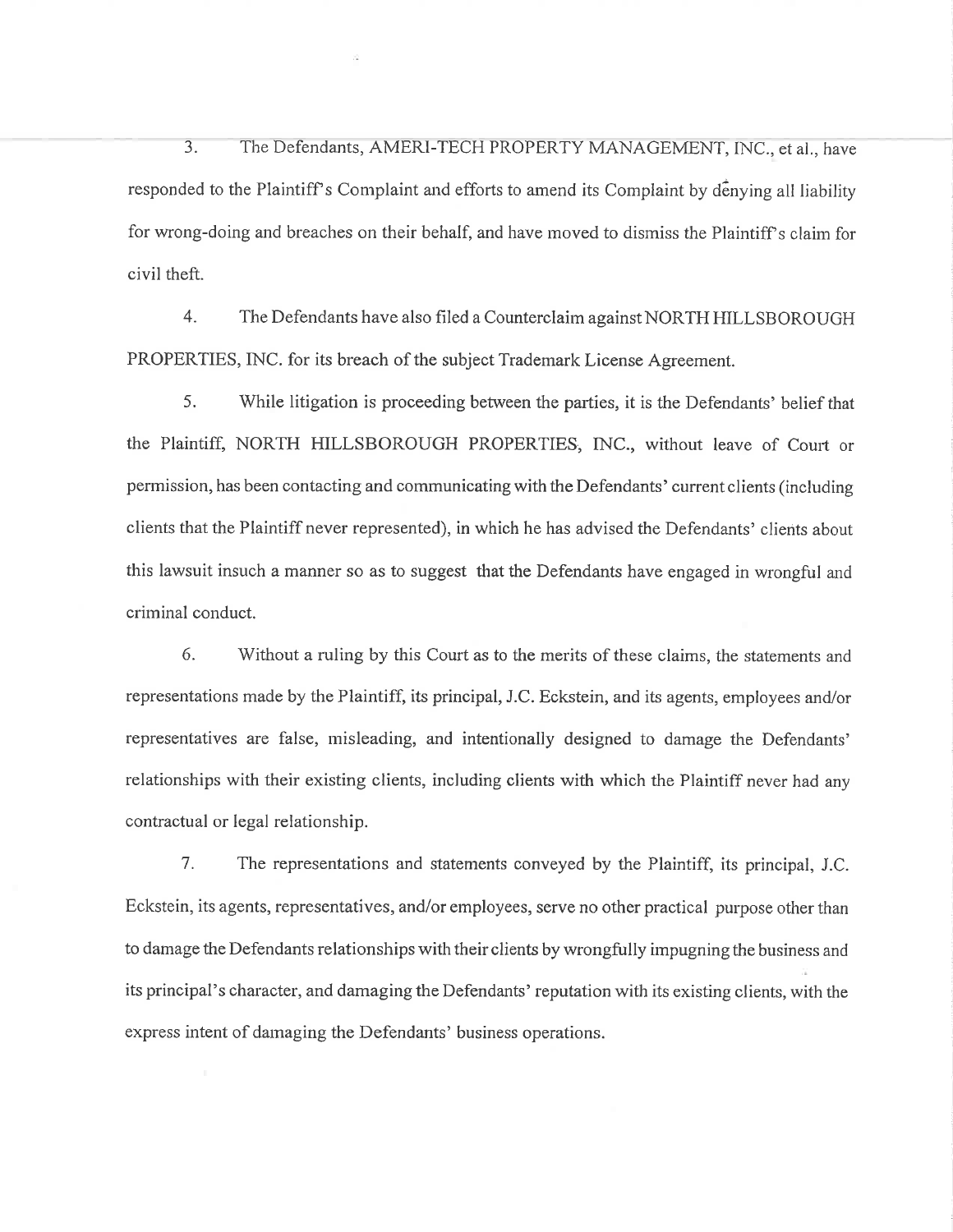8. Where the Plaintiff has subjected itself to the jurisdiction of this Court to seek relief through legal processes for alleged breach of contract, the Plaintiff should not be permitted, while it is seeking legal redress of its rights, to engage in a systematic and continuous effort to discredit and impugn the Defendants' business reputation by communicating directly with the Defendants' customers, particularly those customer which the Plaintiff never represented.

9. As a result of the Plaintiff's actions, the Defendants were forced to retain legal counsel, and have incurred extensive legal expenses in prosecuting this motion.

WHEREFORE, the Defendants, AMERI-TECH REALTY, INC., et al., respectfully requests that this Court enter an Order restraining and prohibiting the Plaintiff, NORTH HILLSBOROUGH PROPERTIES, INC., its principal, J.C. Eckstein, and its agents, representatives, and/or employees, from engaging in any further communications with the Defendants' current and/or prior clients and/or customers for any purpose without leave of this Court. The Defendants also request that this Court award the Defendants reasonable attorney fees and costs for preparing and prosecuting this motion.

Respectfully Submitted,

Michael G. Pyrez

#### STATE OF FLORIDA COUNTY OF PINELLAS

BEFORE ME personally appeared Michael G. Perez, who executed the foregoing instrument, and acknowledged to and before me that he executed said instrument for the purposes therein expressed.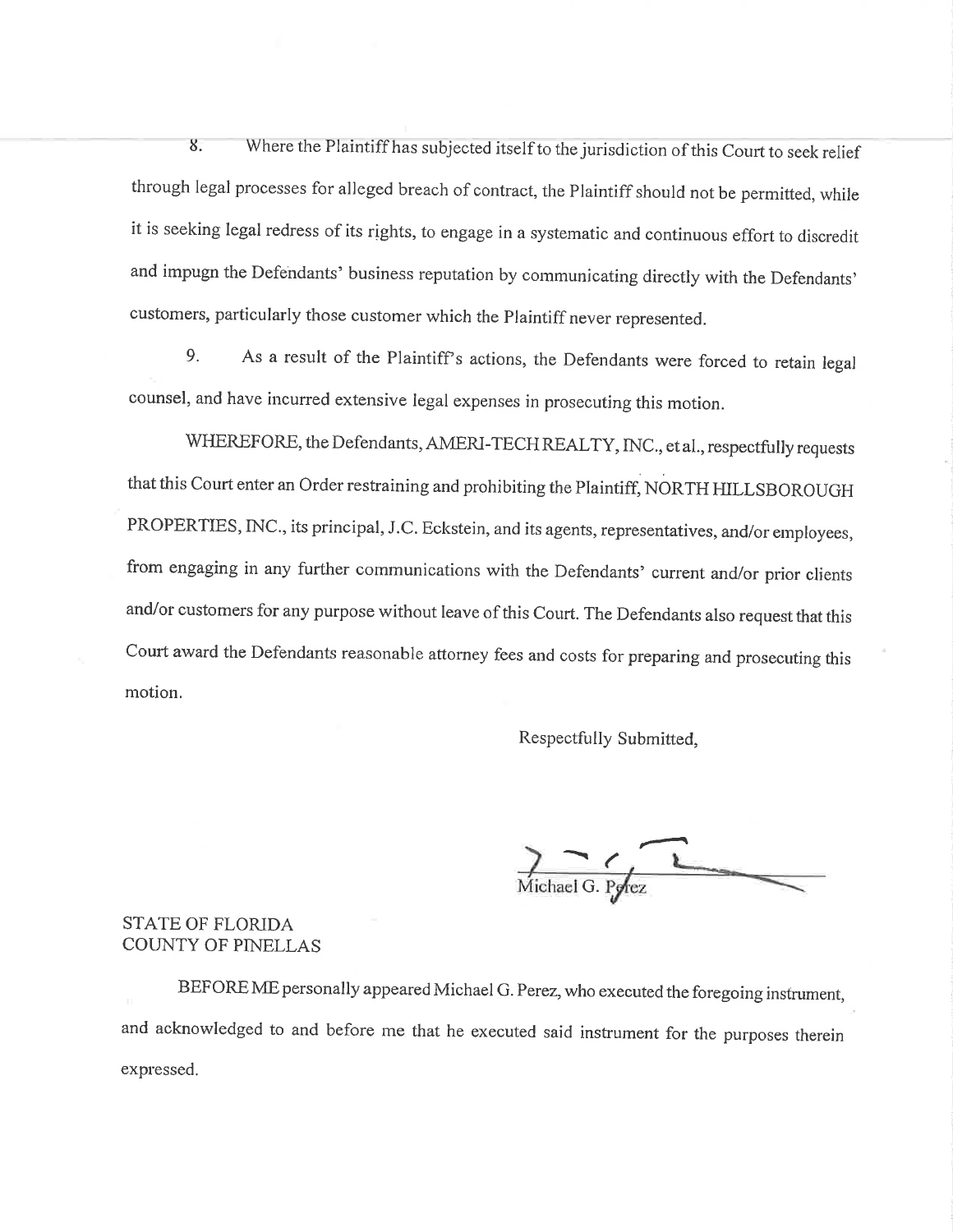Sworn to and subscribed before me this  $\frac{|\mathbf{L}^{\mathsf{H}}|}{\text{day of } \mathbf{Q}^{\mathsf{H}}}$  $-$ , 2019,



Benney a Neubuckers<br>Notary Public State of Phorida<br>Beverly A. Neubecker

**E** Personally known to me, or  $\Box$  Produced identification Type of identification produced:

#### **CERTIFICATE OF SERVICE**

I HEREBY CERTIFY, that a true and correct copy of the foregoing has been furnished by electronic mail to: George Harder, Esquire, Harder Law Group, 23110 State Road 54, Suite 157, Lutz, Florida 33549 at gharder@harderlawgroup.com, pleadings@harderlawgroup.com; and gharder@aec-radiation.com, Counsel for Defendant; Hunter H. Chamberlin, Esquire, Chamberlin Law Firm, P.A., 3630 West Kennedy Blvd., Tampa, FL 33609 at Hunter@chamberlinlawfirm.com; Co-Counsel for Defendant; this day of 2019.

PILKA & ASSOCIATES, P.A. Daniel F. Pilka Florida Bar No. 442021 213 Providence Road Brandon, Florida 33511-4707 Tel.: (813) 653-3800 | Fax: (813) 651-0710 **Attorneys for Defendants** Emails: dpilka@pilka.com law@pilka.com eservice@pilka.com

CHAMBERLIN LAW FIRM, P.A. Hunter H. Chamberlin 3630 West Kennedy Blvd. Tampa, FL 33609 Florida Bar No. 527793 Tel.: (813) 444-4777 Co-Counsel for Defendants Emails: Hunter@chamberlinlawfirm.com

DFP/lw/292042.10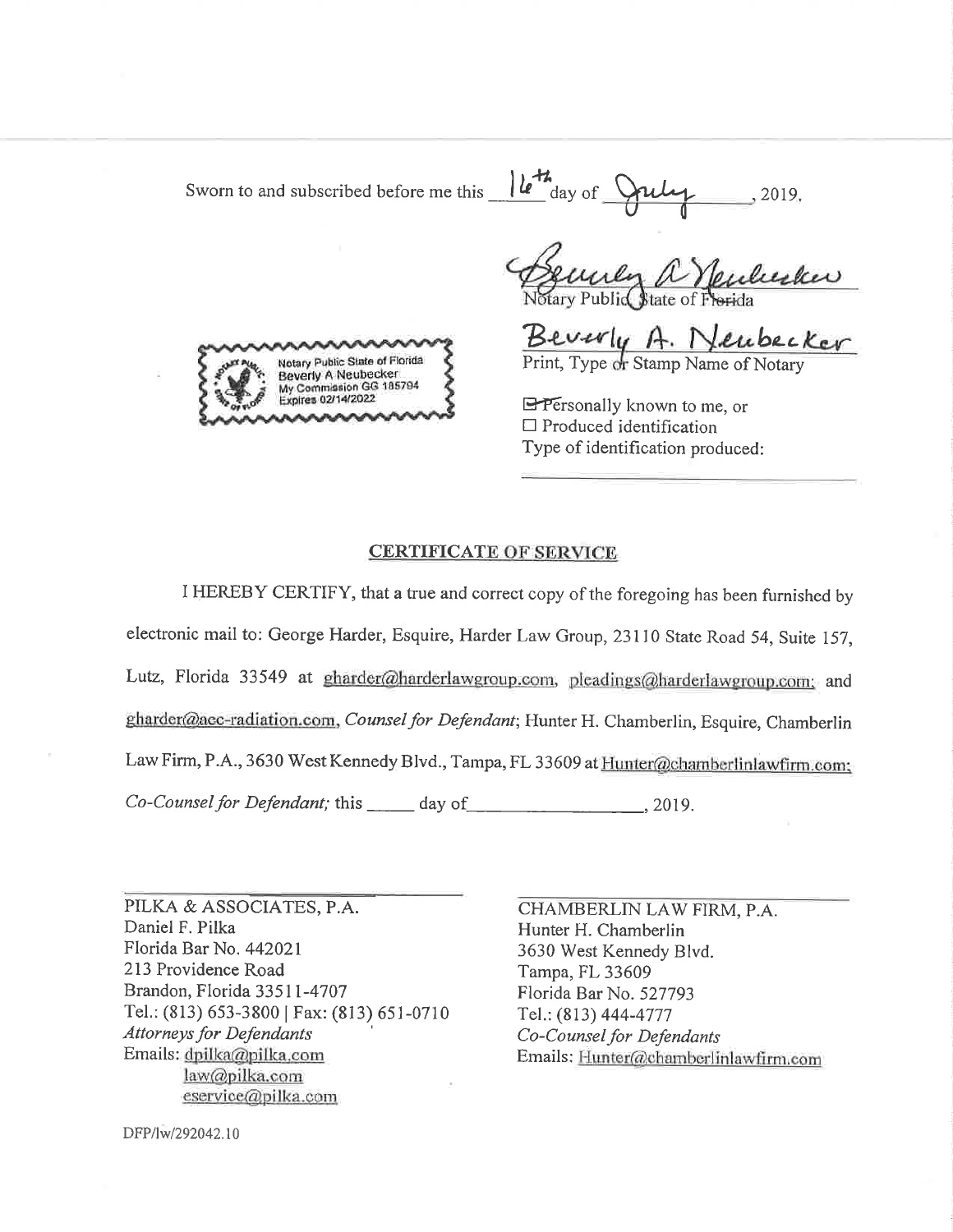

#### Income Statement - Operating

Bay Pointe Villas Condo Assn. Inc.

07/31/2019

Date: 8/2/2019 Time: 12:46 pm Page: 1

|                       |                                     | <b>Current Period</b> |               |                          |              | Year-to-date        |               | Annual       |
|-----------------------|-------------------------------------|-----------------------|---------------|--------------------------|--------------|---------------------|---------------|--------------|
| Description           |                                     | Actual                | Budget        | Variance                 | Actual       | Budget              | Variance      | Budget       |
| <b>REVENUE</b>        |                                     |                       |               |                          |              |                     |               |              |
| 4010                  | Unit Maintenance Fees               | \$9,660.00            | \$9,660.00    | \$-                      | \$69,197.38  | \$67,620.00         | \$1,577.38    | \$115,920.00 |
| 4400                  | Operating Interest Income           | 0.12                  |               | 0.12                     | 1:41         | $\bar{\phantom{a}}$ | 1.41          |              |
| 4500                  | Application Income                  | ÷                     | Ξ             | ÷.                       | 225.00       | ٠                   | 225.00        |              |
| 4800                  | Misc Income                         | é                     | ŵ.            | ÷                        | 2,747.12     | ¥                   | 2,747.12      |              |
| <b>Total REVENUE</b>  |                                     | 9,660.12              | 9,660.00      | 0.12                     | 72,170.91    | 67,620.00           | 4,550.91      | 115,920.00   |
| <b>EXPENSES</b>       |                                     |                       |               |                          |              |                     |               |              |
| <b>ADMINISTRATIVE</b> |                                     |                       |               |                          |              |                     |               |              |
| 5010                  | <b>Copies/Printing Supplies</b>     | 116.00                | 125.00        | 9.00                     | 1,077.20     | 875.00              | (202.20)      | 1,500.00     |
| 5300                  | Insurance                           | 2,404.77              | 2,750.00      | 345.23                   | 33,965,48    | 19,250.00           | (14, 715.48)  | 33,000.00    |
| 5600                  | Corporate Report Fee                | ÷                     | 5.00          | 5.00                     | 80.00        | 35.00               | (45.00)       | 60.00        |
| 5610                  | <b>Bureau Fees</b>                  | Ξ                     | 7.67          | 7.67                     | $\bar{ }$    | 53.69               | 53.69         | 92.00        |
| 5800                  | Management Fee                      | 650.00                | 650.00        | ÷                        | 4,550.00     | 4,550.00            | á.            | 7,800.00     |
| 5900                  | Legal                               | ë                     | 50.00         | 50.00                    | 401.50       | 350.00              | (51.50)       | 600.00       |
| 5910                  | Accounting/Tax Returns              | ÷                     | 27.08         | 27.08                    | 325.00       | 189.56              | (135.44)      | 325.00       |
| 6210                  | Pool Permit                         | $\overline{a}$        | 14.58         | 14.58                    | 175.00       | 102.06              | (72.94)       | 175.00       |
|                       | <b>Total ADMINISTRATIVE</b>         | 3,170.77              | 3,629.33      | 458.56                   | 40,574.18    | 25,405.31           | (15, 168.87)  | 43,552.00    |
|                       | <b>GROUNDS MAINTENANCE</b>          |                       |               |                          |              |                     |               |              |
| 5400                  | Lawn Service Contract               | 850.00                | 850.00        | ×                        | 5,950.00     | 5,950.00            |               | 10,200.00    |
| 5420                  | Trees                               | ×                     | 83.33         | 83.33                    | ٠            | 583.31              | 583.31        | 1,000.00     |
|                       | <b>Total GROUNDS MAINTENANCE</b>    | 850.00                | 933.33        | 83.33                    | 5,950.00     | 6,533.31            | 583.31        | 11,200.00    |
|                       | <b>BUILDING MAINTENANCE</b>         |                       |               |                          |              |                     |               |              |
| 6100                  | <b>Building Maintenance</b>         | ×                     | 446.67        | 446.67                   | 1,525.60     | 3,126.69            | 1,601.09      | 5,360.00     |
| 6120                  | Miscellaneous Materials             |                       | 41.67         | 41.67                    | $\equiv$     | 291.69              | 291.69        | 500.00       |
| 6200                  | Pool Contract                       | 295.00                | 295.00        | ÷                        | 2,403.40     | 2,065.00            | (338.40)      | 3,540.00     |
| 6205                  | Pool Repairs/Maintenance            | 50.00                 | 66.67         | 16.67                    | 716.27       | 466.69              | (249.58)      | 800.00       |
|                       | <b>Total BUILDING MAINTENANCE</b>   | 345.00                | 850.01        | 505.01                   | 4,645.27     | 5,950,07            | 1,304.80      | 10,200.00    |
|                       | <b>UTILITY EXPENSES</b>             |                       |               |                          |              |                     |               |              |
| 7000                  | Electric                            | 251.56                | 226.67        | (24.89)                  | 1,671.29     | 1,586.69            | (84.60)       | 2,720.00     |
| 7001                  | Water and Sewer                     | Ξ                     | 1,250.00      | 1,250.00                 | 7,918.33     | 8,750.00            | 831.67        | 15,000.00    |
| 7002                  | <b>Trash Removal</b>                | 225 00                | 225.00        | $\overline{\phantom{a}}$ | 1,835,00     | 1,575.00            | (260.00)      | 2,700.00     |
| 7006                  | Cable Service                       | 974.07                | 975.25        | 1.18                     | 6,822,37     | 6,826.75            | 4.38          | 11,703.00    |
|                       | <b>Total UTILITY EXPENSES</b>       | 1,450.63              | 2,676.92      | 1,226.29                 | 18,246.99    | 18,738,44           | 491.45        | 32,123.00    |
|                       | <b>NON OPERATING EXPENSES</b>       |                       |               |                          |              |                     |               |              |
| 9010                  | Reserves- Painting                  | 272.75                | 272.75        |                          | 1,908.75     | 1,909.25            | 0.50          | 3,273.00     |
| 9030                  | Reserves-Roof                       | 1,183.33              | 1,183.33      |                          | 8,283.31     | 8,283,31            | ×             | 14,200.00    |
| 9060                  | Reserves- Pool                      | 76.33                 | 76.33         |                          | 534.31       | 534,31              | ×             | 916.00       |
| 9100                  | Deferred Maintenance                | 38,00                 | 38,00         | æ5                       | 266.00       | 266.00              | ×             | 456.00       |
|                       | <b>Total NON OPERATING EXPENSES</b> | 1,570.41              | 1,570.41      | $\pm 2$                  | 10,992.37    | 10,992.87           | 0.50          | 18,845.00    |
| <b>Total EXPENSES</b> |                                     | \$7,386.81            | \$9,660.00    | \$2,273.19               | \$80,408.81  | \$67,620.00         | (\$12,788.81) | \$115,920.00 |
|                       | <b>COMBINED NET INCOME</b>          | \$2,273.31            | $\frac{2}{3}$ | \$2,273.31               | (\$8,237.90) | $\mathbb{S}^-$      | (\$8,237.90)  | \$-          |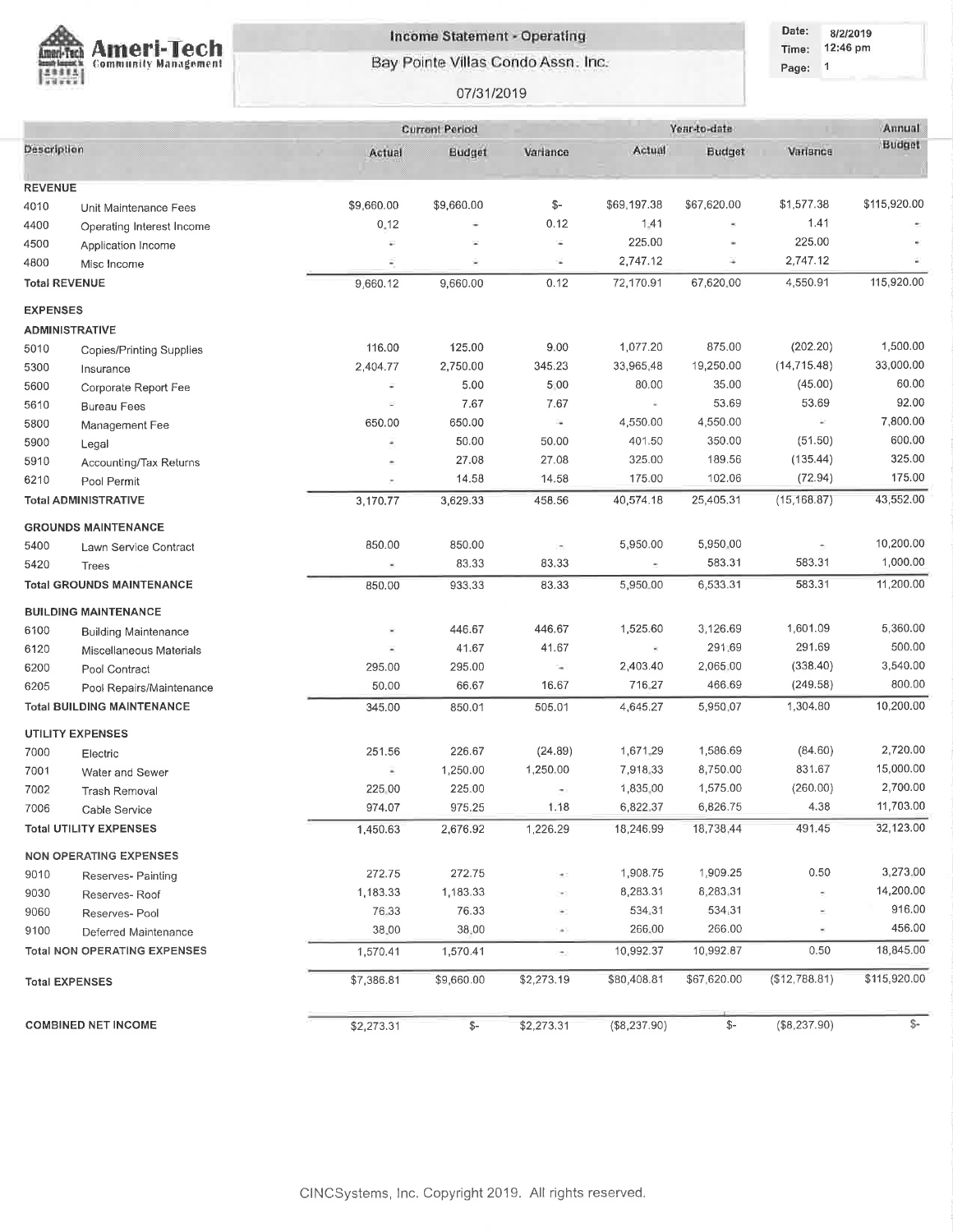|                                                                                             |             |                          |           |                          |                          |                          | Income Statement Summary - Operating                           |                          |                              |                          |                       |                          | Dafe:          | 8/2/2019                   |             |
|---------------------------------------------------------------------------------------------|-------------|--------------------------|-----------|--------------------------|--------------------------|--------------------------|----------------------------------------------------------------|--------------------------|------------------------------|--------------------------|-----------------------|--------------------------|----------------|----------------------------|-------------|
| <b>Ameri-Tech</b><br>mari-Toch<br>leased frequent, in:<br><b>Community Management</b><br>陽照 |             |                          |           |                          |                          |                          | Bay Pointe Villas Condo Assn. Inc.<br>Fiscal Period: July 2019 |                          |                              |                          |                       |                          | Time:<br>Page: | 12:46 pm<br>$\overline{1}$ |             |
|                                                                                             |             |                          |           |                          |                          |                          |                                                                |                          |                              |                          |                       |                          |                |                            |             |
| ccount                                                                                      |             | January.                 | February  | March                    | April                    | May                      | June                                                           | July                     |                              | August September         | October               | November                 | December       |                            | Tota        |
| <b><i>REVENUE</i></b>                                                                       |             |                          |           |                          |                          |                          |                                                                |                          |                              |                          |                       |                          |                |                            |             |
| 010 Unit Maintenance Fees                                                                   |             | 9,890.00                 | 9,990.00  | 10,502.38                | 8,895.00                 | 9,660.00                 | 10,600.00                                                      | 9,660.00                 |                              |                          |                       |                          |                |                            | \$69,197.38 |
| 400 Operating Interest Income                                                               |             | 0.20                     | 0.23      | 0.23                     | 0,25                     | 0.20                     | 0.18                                                           | 0.12                     |                              |                          |                       |                          |                |                            | 1.41        |
| 500 Application Income                                                                      |             | 50.00                    | 50.00     | $\overline{\phantom{a}}$ | 25.00                    | 50.00                    | 50.00                                                          | ÷                        | ٠.                           |                          |                       |                          |                |                            | 225.00      |
| 800 Misc Income                                                                             |             | 893.78                   | $\bar{m}$ | 513.34                   | $\bullet$                | 1,340.00                 | $\left( \bullet \right)$                                       | ٠                        |                              |                          |                       |                          |                |                            | 2,747.12    |
| otal REVENUE                                                                                |             | 10,833.98                | 10,040.23 | 11,015.95                | 8,920.25                 | 11,050.20                | 10,650.18                                                      | 9,660.12                 |                              |                          |                       |                          |                | ٠                          | 72,170.91   |
| <b>EXPENSES</b>                                                                             |             |                          |           |                          |                          |                          |                                                                |                          |                              |                          |                       |                          |                |                            |             |
| <b>IDMINISTRATIVE</b>                                                                       |             |                          |           |                          |                          |                          |                                                                |                          |                              |                          |                       |                          |                |                            |             |
| i010 Copies/Printing Supplies                                                               |             | 206.00                   | 127.00    | 178.00                   | 117.00                   | 73.20                    | 260.00                                                         | 116.00                   |                              |                          |                       |                          |                |                            | 1,077.20    |
| 300 Insurance                                                                               |             | 2,291.96                 | 2,291.96  | 2,291.96                 | 7,306.96                 | 3,548.10                 | 13,829.77                                                      | 2,404.77                 |                              |                          |                       |                          |                |                            | 33,965.48   |
| 600 Corporate Report Fee                                                                    |             | $\overline{\phantom{a}}$ | 80.00     | $\overline{\phantom{a}}$ | ×.                       | ٠                        | ×.                                                             | $\overline{\phantom{a}}$ |                              |                          |                       |                          |                |                            | 80.00       |
| 800 Management Fee                                                                          |             | 650.00                   | 650.00    | 650.00                   | 650.00                   | 650.00                   | 650.00                                                         | 650.00                   |                              |                          |                       |                          |                |                            | 4,550.00    |
| 8900 Legal                                                                                  |             | ×,                       | 200.00    | 26.50                    | 175.00                   | $\omega$                 | ×                                                              | $\overline{\phantom{a}}$ |                              |                          |                       |                          |                |                            | 401.50      |
| 1910 Accounting/Tax Returns                                                                 |             |                          | 325.00    | œ                        | $\overline{\phantom{a}}$ |                          |                                                                | ×                        |                              |                          |                       |                          |                |                            | 325.00      |
| i210 Pool Permit                                                                            |             | $\sim$                   | $\bullet$ | ÷                        | 175.00                   | $\sim$                   | еņ.                                                            | $\overline{\phantom{a}}$ | ÷                            | $\overline{\phantom{a}}$ |                       | ۰                        |                | ٠                          | 175.00      |
| otal ADMINISTRATIVE                                                                         |             | 3,147.96                 | 3,673.96  | 3,146.46                 | 8,423.96                 | 4,271.30                 | 14,739.77                                                      | 3,170.77                 | ×.                           | $\bullet$                | ¥.                    | $\overline{\phantom{a}}$ |                | ×.                         | 40,574.18   |
| <b>GROUNDS MAINTENANCE</b>                                                                  |             |                          |           |                          |                          |                          |                                                                |                          |                              |                          |                       |                          |                |                            |             |
| 400 Lawn Service Contract                                                                   |             |                          |           | 2,550.00                 | $\sim$                   | 1,700.00                 | 850.00                                                         | 850.00                   | ×                            |                          |                       |                          |                |                            | 5,950.00    |
| <b>'otal GROUNDS MAINTENANCE</b>                                                            |             |                          |           | 2,550.00                 | ٠                        | 1,700.00                 | 850.00                                                         | 850.00                   | ÷.                           |                          |                       |                          |                | ÷                          | 5,950.00    |
| <b>IUILDING MAINTENANCE</b>                                                                 |             |                          |           |                          |                          |                          |                                                                |                          |                              |                          |                       |                          |                |                            |             |
| 100 Building Maintenance                                                                    |             | 75.00                    | 434.73    | 245.00                   | ÷.                       | 100.00                   | 670.87                                                         | G.                       |                              |                          |                       |                          |                |                            | 1,525.60    |
| i200 Pool Contract                                                                          |             | 295.00                   | 295.00    | 295.00                   | 295.00                   | $\overline{\phantom{a}}$ | 928.40                                                         | 295.00                   |                              |                          |                       |                          |                |                            | 2,403.40    |
| 205 Pool Repairs/Maintenance                                                                |             | 50.00                    |           | œ                        | ٠                        | 616.27                   |                                                                | 50.00                    | ÷                            |                          |                       | ۰                        |                |                            | 716.27      |
| otal BUILDING MAINTENANCE                                                                   |             | 420.00                   | 729.73    | 540.00                   | 295.00                   | 716.27                   | 1,599.27                                                       | 345.00                   | $\sim$                       |                          |                       |                          |                | 45                         | 4,645.27    |
| <b>JTILITY EXPENSES</b>                                                                     |             |                          |           |                          |                          |                          |                                                                |                          |                              |                          |                       |                          |                |                            |             |
| 000 Electric                                                                                |             | 234.95                   | 243.44    | 226.29                   | 272.17                   | 224.24                   | 218.64                                                         | 251.56                   |                              |                          |                       |                          |                |                            | 1,671.29    |
| '001 Water and Sewer                                                                        |             | ×                        | 1,049.17  | $\overline{\phantom{a}}$ | 3,525.66                 | $\blacksquare$           | 3,343.50                                                       | $\overline{\phantom{a}}$ |                              |                          |                       |                          |                |                            | 7,918.33    |
| '002 Trash Removal                                                                          |             | 225.00                   | 225.00    | 225.00                   | 225.00                   | 225.00                   | 485.00                                                         | 225.00                   | ÷                            |                          |                       | ÷                        |                |                            | 1,835.00    |
| 006 Cable Service                                                                           |             | 975.04                   | 975.04    | 975.04                   | 975.04                   | 974.07                   | 974.07                                                         | 974.07                   |                              |                          |                       |                          |                |                            | 6,822.37    |
| otal UTILITY EXPENSES                                                                       |             | 1,434.99                 | 2,492.65  | 1,426.33                 | 4,997.87                 | 1,423.31                 | 5,021.21                                                       | 1,450.63                 | $\left( \frac{1}{2} \right)$ | ۰                        | ¥                     | $\blacksquare$           |                |                            | 18,246.99   |
| <b>ION OPERATING EXPENSES</b>                                                               |             |                          |           |                          |                          |                          |                                                                |                          |                              |                          |                       |                          |                |                            |             |
| 1010 Reserves- Painting                                                                     |             | 273.00                   | 272.00    | 272.75                   | 272.75                   | 272.75                   | 272.75                                                         | 272.75                   |                              |                          |                       |                          |                | $\blacksquare$             | 1,908.75    |
| 030 Reserves- Roof                                                                          |             | 1,183.00                 | 1,183.66  | 1,183.33                 | 1,183.33                 | 1,183.33                 | 1,183.33                                                       | 1,183.33                 |                              |                          |                       |                          |                |                            | 8,283.31    |
| 060 Reserves- Pool                                                                          |             | 76.00                    | 76.66     | 76.33                    | 76.33                    | 76.33                    | 76.33                                                          | 76.33                    | ٠                            |                          |                       |                          |                |                            | 534.31      |
| 1100 Deferred Maintenance                                                                   |             | 38.00                    | 38.00     | 38.00                    | 38.00                    | 38.00                    | 38.00                                                          | 38.00                    | ÷                            | Ξ                        |                       | $\frac{1}{2}$            |                | i de                       | 266.00      |
| otal NON OPERATING EXPENSES                                                                 |             | 1,570.00                 | 1,570.32  | 1,570.41                 | 1,570.41                 | 1,570.41                 | 1,570.41                                                       | 1,570.41                 | $\bullet$                    | ۸                        | ٠                     | ×                        |                | ٠                          | 10,992.37   |
| otal EXPENSES                                                                               |             | 6,572.95                 | 8,466.66  | 9,233.20                 | 15,287.24                | 9,681.29                 | 23,780.66                                                      | 7,386.81                 | $\sim$                       | ×                        | ٠                     | ×                        |                | ×.                         | 80,408.81   |
|                                                                                             |             |                          |           |                          |                          |                          |                                                                |                          |                              |                          |                       |                          |                |                            |             |
|                                                                                             | Net Income: | 4,261.03                 | 1,573.57  | 1,782.75                 | (6,366.99)               | 1,368.91                 | (13, 130.48)                                                   | 2,273.31                 | $\langle \hat{m} \rangle$    | $\sigma$                 | $\tilde{\mathcal{C}}$ | $\bullet$                |                | ×.                         | (8, 237.90) |

CINCSystems, Inc. Copyright 2019. All rights reserved.